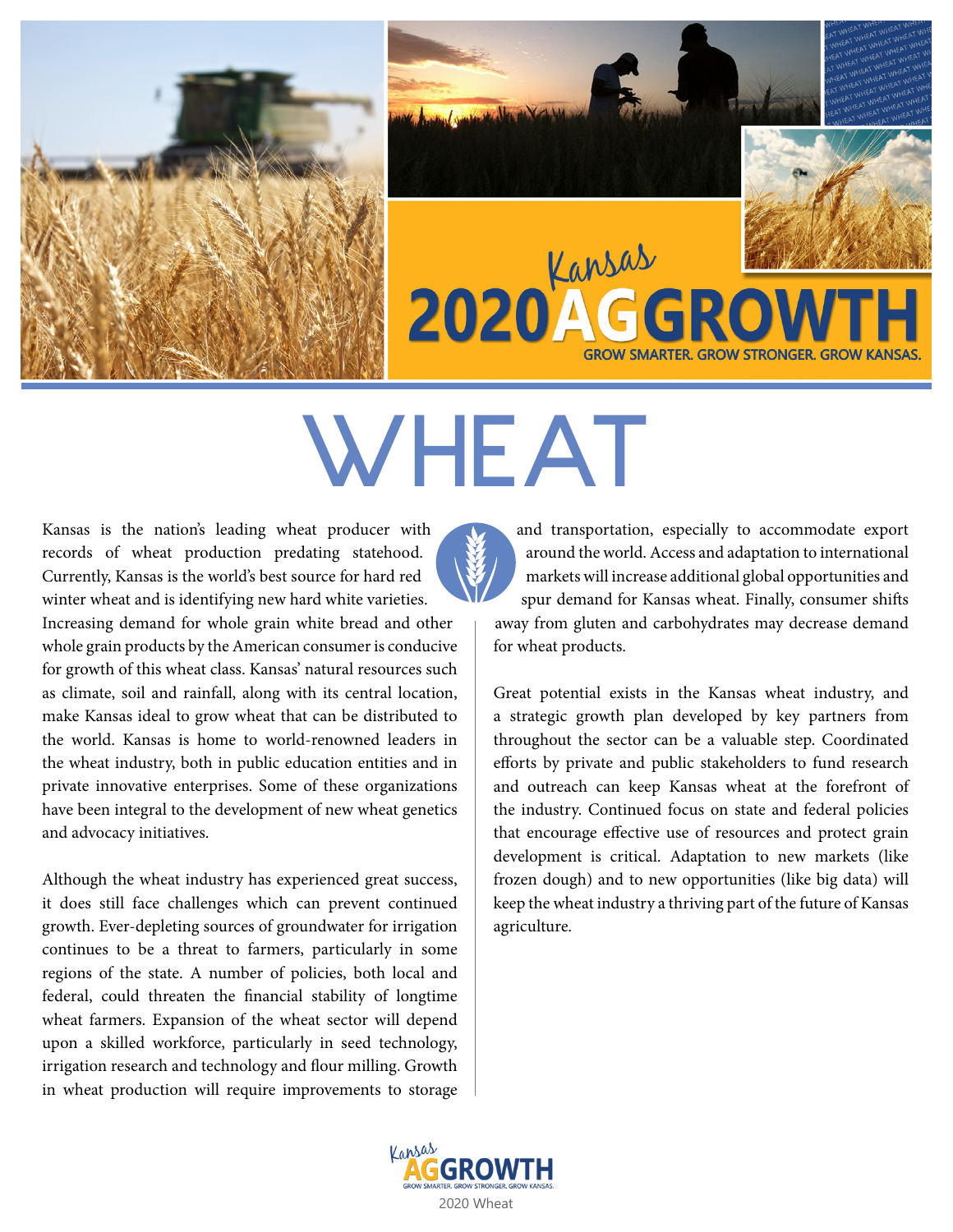# STATUS

Kansas has long been known as the Wheat State, and with good reason: Kansas is the nation's leading wheat producer with records of wheat production predating statehood. There are indications that wheat was produced in the region as early as 1839. In 2019, 6.9 million acres of wheat were planted, and 6.5 million acres were harvested with an average yield of 52 bushels per acre for total production of 338 million bushels. This accounts for 8.6 percent of the state's total agricultural receipts and 19.2 percent of the nation's total crop. The state also ranks fourth in flour milling capacity.

According to estimates prepared by the Kansas Department of Agriculture and based on the IMPLAN economic data model, the wheat industry in Kansas has a direct output of over \$1.37 billion and creates 2,954 jobs in the state.

Through indirect and induced impacts, the industry supports a total of 9,839 jobs and creates a total economic contribution of approximately \$2.44 billion.

Currently, Kansas is the world's best source for hard red winter wheat and is identifying new hard white varieties. The hard white varieties account for more than three percent of the wheat grown in the state. The overall hard white market appears to be ending its consolidation phase and is now entering a steady growth phase. Increasing demand for whole grain white bread and other whole grain products by the American consumer is conducive for growth of this wheat class. The largest increases are likely to be in contracted acres as domestic and international millers look to guarantee supplies.

# PPORTUNITIES

In order to develop a strategic growth plan for the wheat industry, it is important to understand the areas where Kansas has a comparative advantage and the best opportunities for growth or expansion.

| Factor                  | <b>Implications for Growth and Development Opportunities</b>                                                                                                                                                                                                                                                                                                                                                                                                                                                                                                                                                                                                    |
|-------------------------|-----------------------------------------------------------------------------------------------------------------------------------------------------------------------------------------------------------------------------------------------------------------------------------------------------------------------------------------------------------------------------------------------------------------------------------------------------------------------------------------------------------------------------------------------------------------------------------------------------------------------------------------------------------------|
| <b>Big Data</b>         | As data becomes more readily available related to cropping systems, there are increased<br>opportunities to use the data to improve profit margins for wheat, thereby increasing its economic<br>impact and the number of farmers interested in growing wheat. Additionally, there are opportunities<br>to utilize new and novel data approaches, such as blockchain technology, to add value throughout<br>the supply chain.                                                                                                                                                                                                                                   |
| <b>Breeding</b>         | Wheat breeders are learning more about wheat genetics every day and working to use that<br>information to build better varieties. By using gene-editing technology such as CRISPR-Cas9<br>technology, Kansas State University researchers can accelerate the rate of improvement in wheat<br>variety traits. With the recent completion of the sequencing of the wheat genome, wheat breeding is<br>entering a "golden age" of exponential growth.<br>The Kansas wheat breeding infrastructure is very attractive for growth. Kansas is home to the best<br>research and positioned well for the future, with potential marketing channels for high-yield bread |
|                         | wheat, hard white wheat, durum and historical attributes (heritage) which are starting to pique<br>consumer interest.                                                                                                                                                                                                                                                                                                                                                                                                                                                                                                                                           |
| <b>Central Location</b> | Kansas is a great central hub location for enterprises looking to serve the entire United States.                                                                                                                                                                                                                                                                                                                                                                                                                                                                                                                                                               |

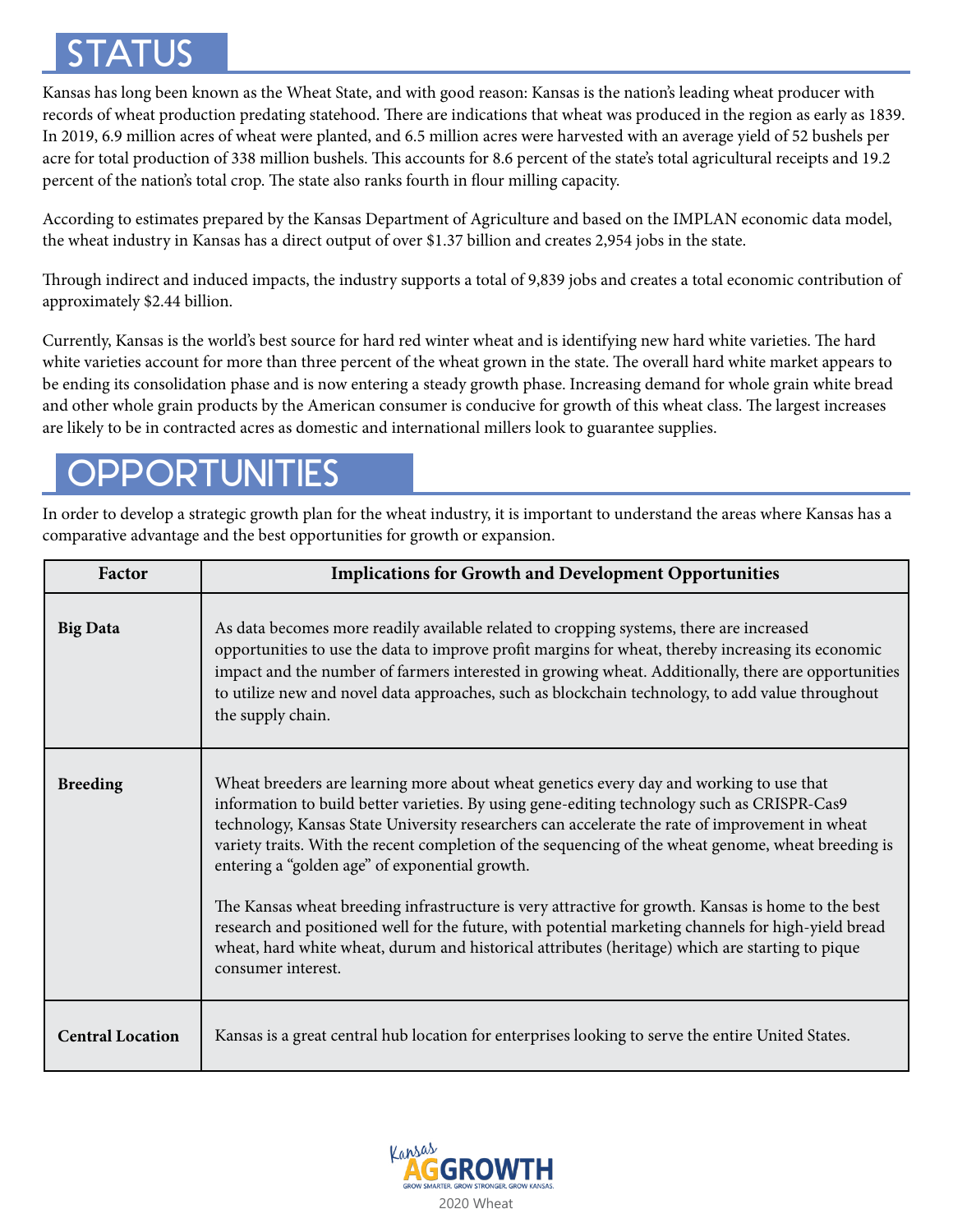| Factor                                        | <b>Implications for Growth and Development Opportunities</b>                                                                                                                                                                                                                                                                                                                                                                                                                                                                                                                                                                                                                                                                                                                                                                                                  |
|-----------------------------------------------|---------------------------------------------------------------------------------------------------------------------------------------------------------------------------------------------------------------------------------------------------------------------------------------------------------------------------------------------------------------------------------------------------------------------------------------------------------------------------------------------------------------------------------------------------------------------------------------------------------------------------------------------------------------------------------------------------------------------------------------------------------------------------------------------------------------------------------------------------------------|
| Consumer<br>Demand                            | Opportunities exist to expand the frozen dough market based on preference for convenience<br>products and overall consumer demand.                                                                                                                                                                                                                                                                                                                                                                                                                                                                                                                                                                                                                                                                                                                            |
| <b>Dietary Trends</b>                         | The Kansas Wheat Commission is an active member in the Wheat Foods Council, which promotes<br>the use of wheat in the diet, including whole grain hard white and whole grain red. Research<br>continues to show the importance of including whole grain foods in a healthful diet. Some<br>consumers are pushing for healthier food with cleaner labels and fewer additives - wheat can help<br>fill this demand.                                                                                                                                                                                                                                                                                                                                                                                                                                             |
| <b>Feed Stuffs</b>                            | Combining the natural attributes of Kansas that make it a good place to grow wheat such as climate,<br>soil and rainfall with the well-established cattle feeding sector creates potential for increased use of<br>feed wheat. Feed wheat is a potential alternative to corn or sorghum in areas or farming operations<br>where wheat is a better fit or is needed in a crop rotation.                                                                                                                                                                                                                                                                                                                                                                                                                                                                        |
| <b>Hard White</b><br>Wheat                    | New varieties of hard white wheat are being released and offer an opportunity to expand Kansas'<br>production diversity in the state. These new offerings not only allow for unique marketing<br>opportunities, but also feature enhanced genetic traits and disease resistance. High Plains Platinum<br>is an excellent example of the opportunities available in this realm.                                                                                                                                                                                                                                                                                                                                                                                                                                                                                |
| Leadership                                    | Kansas is home to world-renowned leaders in the wheat industry, including leaders at K-State's<br>agronomy department, the Wheat Genetics Resource Center, Kansas Wheat, etc., with many active<br>grower leaders across the state serving or having served nationally.                                                                                                                                                                                                                                                                                                                                                                                                                                                                                                                                                                                       |
| Policy<br>Environment                         | Kansas tax law allows sales tax exemption for farm machinery and equipment and various ag-based<br>inputs. These state tax code provisions make Kansas a more attractive state for growth or expansion.<br>At the federal level, Kansas is fortunate to have elected members of Congress who strongly support<br>the wheat industry. The Kansas congressional delegation will play an important role in influencing<br>positive changes related to federal regulations or legislation, international trade, federal taxes,<br>transportation rules, natural resources and more.<br>The Farm Storage Facility Loan (FSFL) program provides low-interest financing to producers that<br>wish to build or upgrade facilities to store commodities on farm. Additionally, in Kansas there are<br>8-year property tax waivers available for on-farm grain storage. |
| Reputation                                    | Kansas is known around the world for high quality hard red winter wheat.                                                                                                                                                                                                                                                                                                                                                                                                                                                                                                                                                                                                                                                                                                                                                                                      |
| Supporting<br>Institutional<br>Infrastructure | Kansas has a solid foundation throughout the entire wheat production community. Long known as<br>the Wheat State, Kansas has the infrastructure to go along with it including a strong road and rail<br>network and more than 1 billion bushels of commercial grain storage.                                                                                                                                                                                                                                                                                                                                                                                                                                                                                                                                                                                  |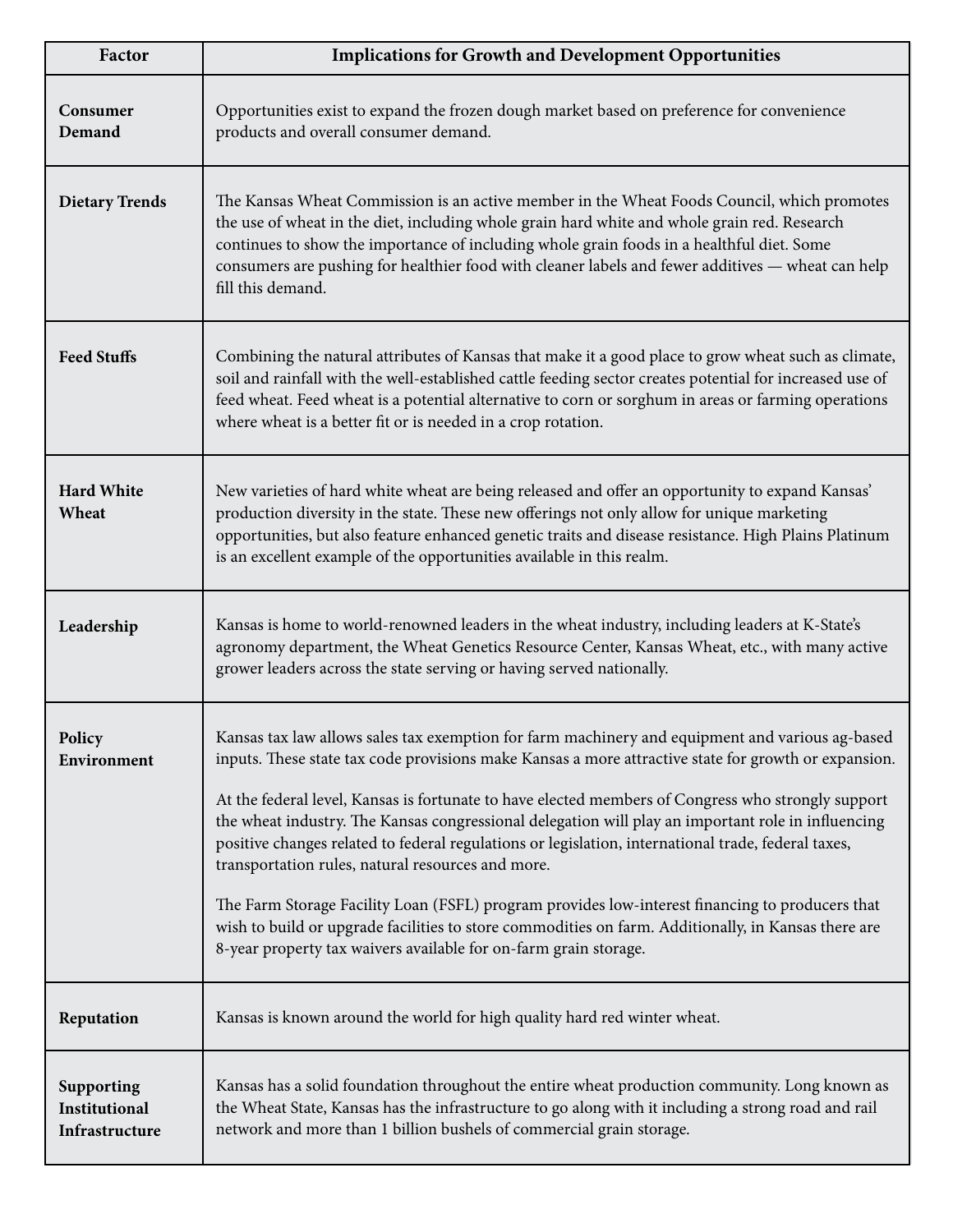# CHALLENGES

While Kansas is poised for major expansion in the wheat sector, the following factors represent challenges serving as barriers to achieving the objective of the strategic growth plan.

| Challenge                                           | <b>Details of Challenge</b>                                                                                                                                                                                                                                                                                                                                                                                                                                                                                                                                                                                                                                      |
|-----------------------------------------------------|------------------------------------------------------------------------------------------------------------------------------------------------------------------------------------------------------------------------------------------------------------------------------------------------------------------------------------------------------------------------------------------------------------------------------------------------------------------------------------------------------------------------------------------------------------------------------------------------------------------------------------------------------------------|
| Consumer<br>Demand                                  | Global usage is over 700 million metric tonnes. U.S. diets have reduced wheat consumption by<br>approximately nine percent since 2000 as people have shifted away from consuming carbohydrates.                                                                                                                                                                                                                                                                                                                                                                                                                                                                  |
| Critical<br>Infrastructure                          | There is a need for more unit train loading and container loading facilities, especially in the western<br>half of the state. Being able to take advantage of price discounting for the use of unit trains would<br>be advantageous for moving Kansas wheat to end users around the country, as well as to ports<br>for export. Container loading facilities would allow Kansas wheat producers the ability to market<br>identity preserved wheat.<br>In order to see significant growth in the hard white wheat sector in Kansas, the ability to segregate<br>wheat types (red versus white) in commercial and on-farm storage needs to exist and handlers must |
|                                                     | understand its importance. Additionally, education must be provided on the potential economic<br>impact and price advantage of a shift in wheat varieties and this information must be shared.<br>A great way to add value to Kansas wheat is by turning it into Kansas flour. Additional flour milling<br>in Kansas would increase demand as well. Flour mill location is most influenced by the cost of<br>transportation to the customer and the cost of wheat transportation.                                                                                                                                                                                |
|                                                     | As the demand for Kansas wheat around the world grows, having access to a port is critical.<br>Currently much of the wheat leaving Kansas, particularly southeast Kansas, travels to the Port<br>of Catoosa in Oklahoma to be transloaded onto barges. Keeping the port in good repair, and<br>maintaining and increasing its grain handling capacity, is important to Kansas wheat producers.                                                                                                                                                                                                                                                                   |
| <b>Dietary Trends</b>                               | The recent increase in demand for gluten-free products by consumers has the potential to decrease<br>demand for wheat products at retail. Gluten-free has moved beyond health needs for a small<br>percentage of the population into a dietary fad resulting in much misunderstanding about gluten,<br>where it comes from, and what advantages it brings to food.                                                                                                                                                                                                                                                                                               |
|                                                     | Standardized marketing claims for advertised characteristics such as gluten-free, natural, organic,<br>local, etc. could help consumers better understand the products they are buying.                                                                                                                                                                                                                                                                                                                                                                                                                                                                          |
| <b>Education of the</b><br>Scope of the<br>Industry | The wheat industry must work to increase the knowledge of farmers and consumers about different<br>uses for the grain and use of different varieties to achieve desired characteristics. The challenge today<br>is the belief that all wheat, particularly hard red winter, is equal and its single use is flour for baked<br>goods. It is a current challenge to share bake and research trial data and provide information to the<br>appropriate parties, taking into account all of the steps in the supply chain.                                                                                                                                            |

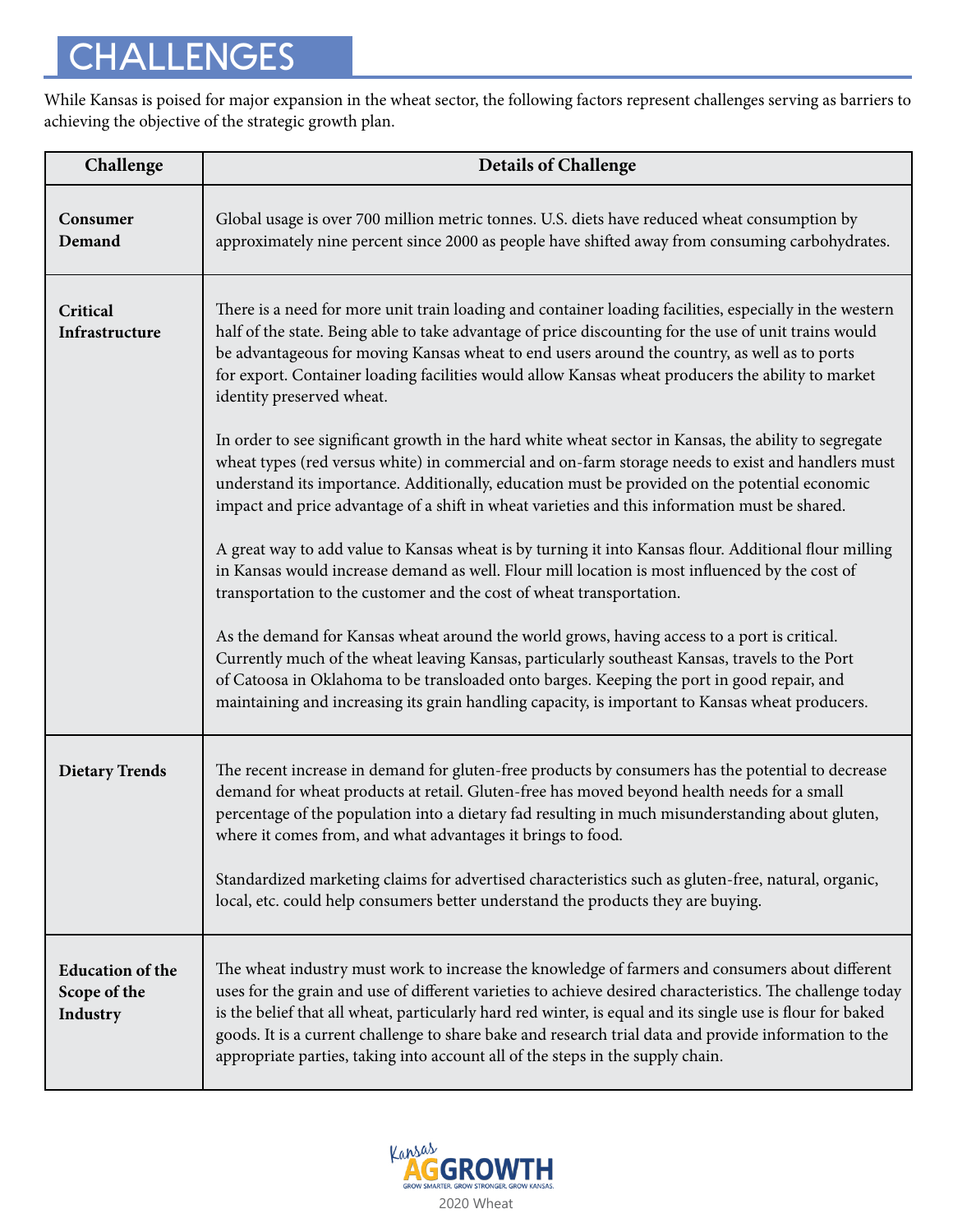| Challenge                | <b>Details of Challenge</b>                                                                                                                                                                                                                                                                                                                                                                                                            |
|--------------------------|----------------------------------------------------------------------------------------------------------------------------------------------------------------------------------------------------------------------------------------------------------------------------------------------------------------------------------------------------------------------------------------------------------------------------------------|
| Global<br>Opportunities  | Increasing global demand for white wheat should be addressed through the development and adap-<br>tation of new high performing varieties.                                                                                                                                                                                                                                                                                             |
|                          | Maintaining more agronomic traits and building them into varieties that are good for milling and<br>baking will create desire for Kansas wheat around the world, while increased production will make it<br>more widely known and available.                                                                                                                                                                                           |
|                          | Regulatory approval of new seed technology around the world is important as Kansas farmers look<br>to take advantage of the latest advancements to improve yield and meet worldwide demand.<br>Access to international markets for wheat products is key to growing the industry. Resistance to free<br>trade agreements at the federal level can hinder this access.                                                                  |
|                          | The overriding export problem is the lack of a champion to sell Kansas wheat. Kansas needs a better<br>relationship with the people selling wheat from the U.S. and Kansas shippers need to be able to make<br>sales to foreign buyers. Russia is our biggest competition and often wins on pure price decisions<br>around the world, so Kansas has to supply superior quality that buyers are willing to pay more in<br>order to get. |
| Identity<br>Preservation | Farmers and grain handling firms need the ability to keep classes separate (i.e., hard red winter and<br>hard white), but also keep GMO and non-GMO separate in the future.                                                                                                                                                                                                                                                            |
|                          | Kansas has a strong hard red winter brand reputation around the world that can be built upon, but<br>export blending makes it difficult to truly source 100 percent Kansas wheat for shipment to other<br>countries.                                                                                                                                                                                                                   |
| Policy                   | Maintaining the flexibility farmers have in how they depreciate capital purchases as it relates to<br>federal income taxes is critical for management and planning. Any changes that reduce that flexibility<br>or threaten to reduce it compromise farmers' ability to plan expenses.                                                                                                                                                 |
|                          | Farm families work their whole lives to build and maintain the family farming operation including<br>the acquisition of land. Being forced to sell hard-earned assets to satisfy estate taxes is a devastating<br>blow to family farmers particularly beginning farmers. The estate tax is the number one cause of the<br>breakup of multigenerational family farms and ranches.                                                       |
|                          | Though not unique to Kansas, there exist significant challenges due to federal laws and regulations,<br>including: Waters of the U.S., the Endangered Species Act, burdensome Occupational Safety and<br>Health Administration regulations and more.                                                                                                                                                                                   |
|                          | U.S. Department of Agriculture Animal and Plant Health Inspection Service is currently working<br>on a biotech policy which may include double haploids as biotech versus traditional breeding. This<br>type of process regulation is ineffective and unjust. Attention should be paid to the end product and<br>whether genetic modification has actually occurred or not.                                                            |

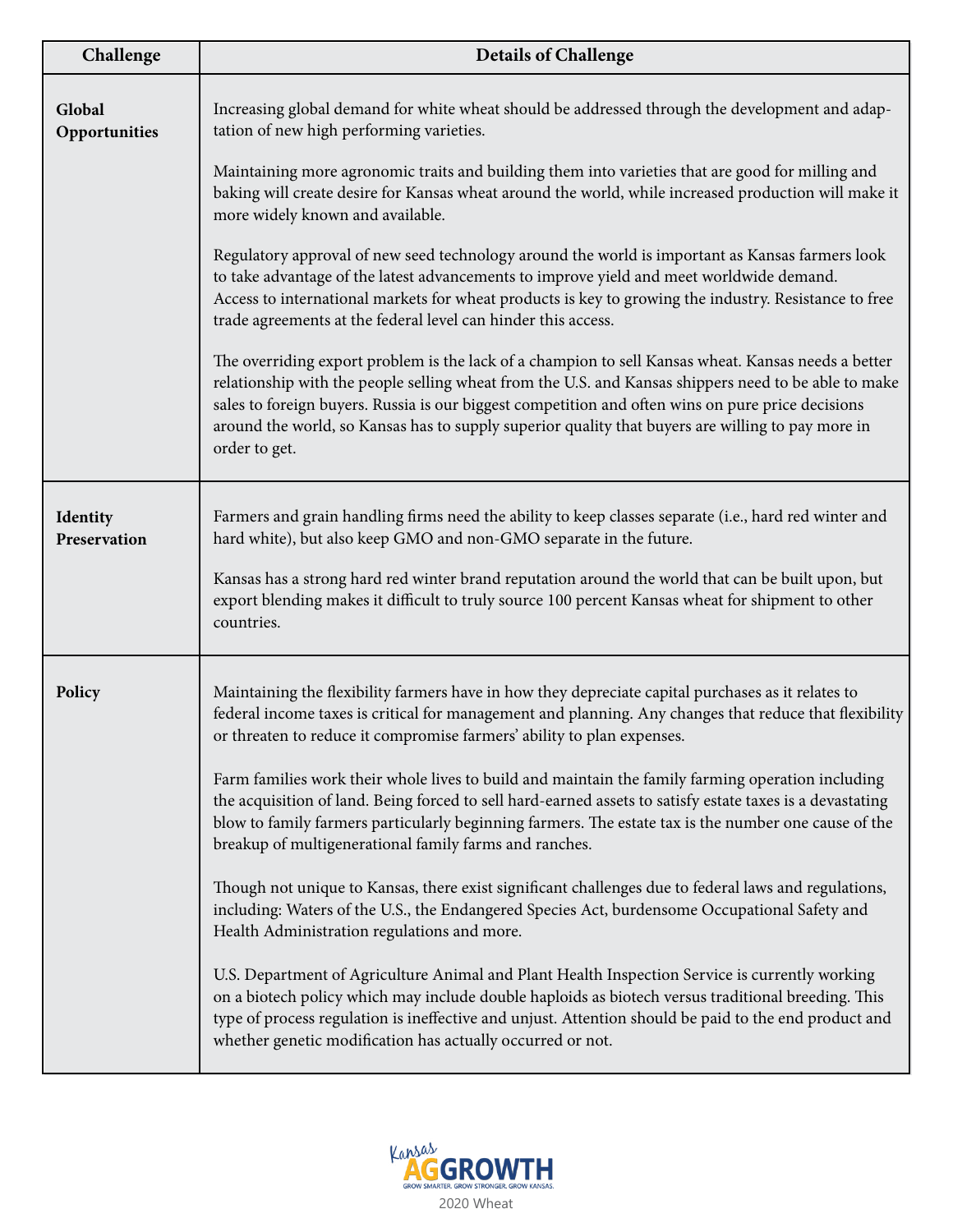| Challenge                                                  | <b>Details of Challenge</b>                                                                                                                                                                                                                                                                                                                                                                                                                                                                                           |
|------------------------------------------------------------|-----------------------------------------------------------------------------------------------------------------------------------------------------------------------------------------------------------------------------------------------------------------------------------------------------------------------------------------------------------------------------------------------------------------------------------------------------------------------------------------------------------------------|
| <b>Talent</b><br>Development and<br><b>Quality of Life</b> | Growth in the wheat sector, particularly in seed technology, flour milling, and irrigation research and<br>technology, will require a skilled workforce, which continues to be a significant challenge through the<br>entire agricultural industry. In addition, low unemployment rates in some parts of the state can make<br>it difficult to find a reliable, year-round workforce.                                                                                                                                 |
|                                                            | Beyond needs for specific job training and talent development, ensuring a long-term ability to recruit<br>and sustain a high-quality workforce will require the state to consider issues surrounding quality of<br>life in rural communities, including topics related to having a robust economy of support businesses<br>necessary for the agriculture industry, strong schools, access to health care services, affordable and<br>quality housing, and more.                                                       |
| Water                                                      | Wheat farmers rely on ever-depleting sources of groundwater for irrigation, especially in the heavy<br>wheat-producing region of western Kansas.                                                                                                                                                                                                                                                                                                                                                                      |
| <b>Yield vs. Quality</b>                                   | The balance between yield and quality is an old struggle for wheat breeders insofar as determining<br>how much yield to sacrifice to incorporate good milling and baking quality traits or how much<br>quality to sacrifice in order to boost yield. Wheat breeders currently lack the ability to quickly test for<br>protein functionality. If we could rapidly identify the protein our customers need, breeders may be<br>able to develop a high-performing wheat variety that can realize both yield and quality. |

# **SUCCESSES**

Key successes in the wheat industry:

- The Kansas Wheat Innovation Center (KWIC) is a farmer-owned center that brings together all facets of wheat production and research located on the Kansas State University campus. The KWIC expanded in March 2018 to increase its capability to house critical wheat research dedicated to cutting edge wheat genetic improvement for wheat farmers.
- The Wheat Genetics Resource Center at the KWIC provides a world-renowned gene bank and completes foundational research regarding wheat genetics. The center is now being privately funded as part of a National Science Foundation Center in which industry has come together to supply funds and provide direction for the work of the WGRC.
- Progress is underway to identify potential veteran farmers and farmers looking for the next owner/operator, offering succession possibilities.
- K-State, as a member of the International Wheat Genome Sequencing Consortium, published a detailed, high-quality description on August 16, 2018, of the complete genome of wheat in the journal Science, paving the way for improved varieties of wheat. This project was funded by USDA-NIFA and NSF, as well as additional work from USAID and the Kansas Wheat Commission.
- A Federal State Marketing Improvement Program (FSMIP) grant was awarded to KDA and the Kansas Wheat Commission for the hard white wheat initiative. The initiative seeks to develop improved branding for Kansas hard white wheat through the High Plains Platinum marketing platform.
- K-State has developed nine new varieties targeted specifically for success in Kansas within the last six years.
- Private investments in unit train facilities in central Kansas have improved the ability to take advantage of lower freight rates for unit trains and move Kansas wheat efficiently across the country.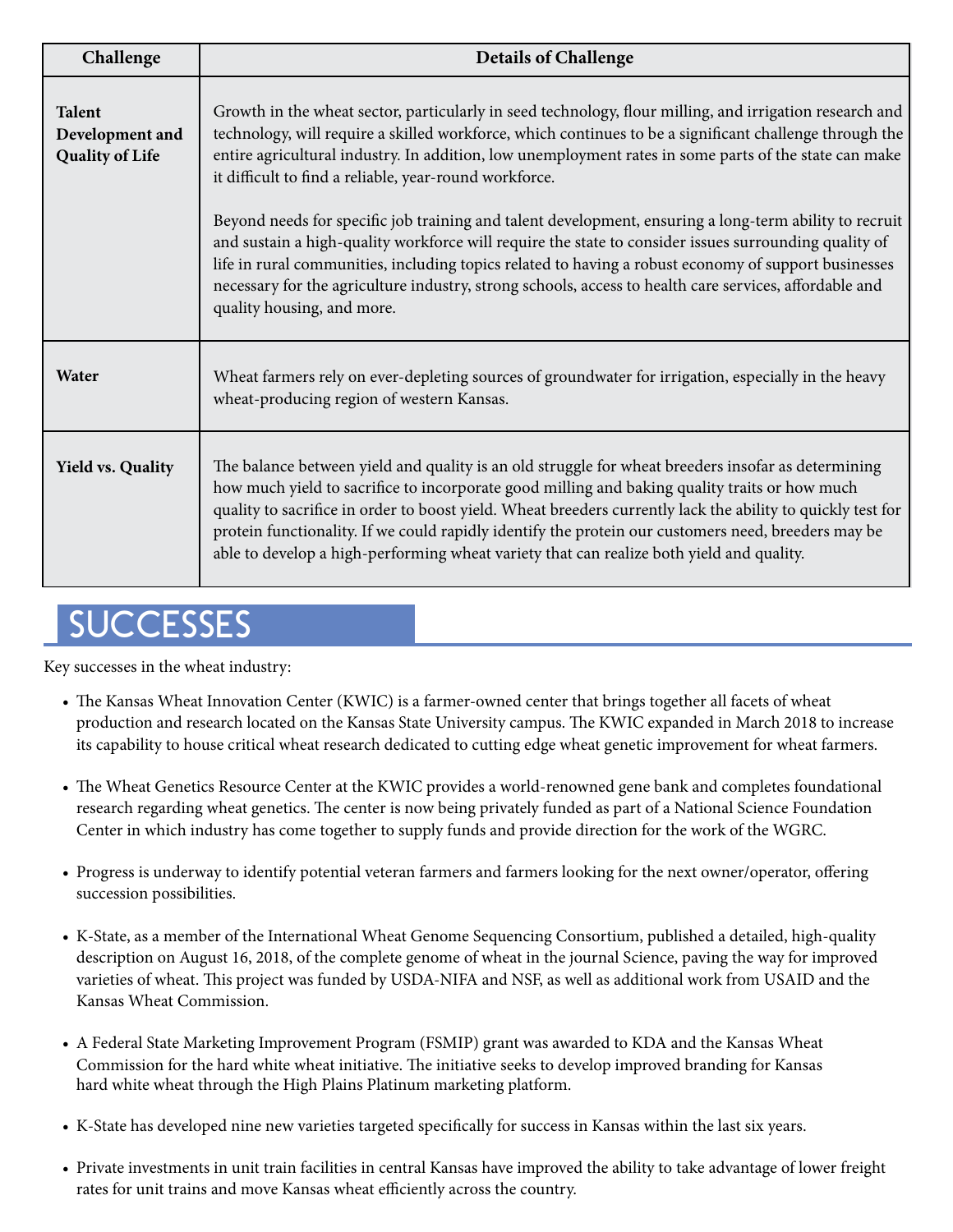# **Wheat** GROWTH OBJECTIVE:

*Increase demand for Kansas wheat both domestically and around the world to help ensure profitability for the Kansas wheat industry. Expand on the world-renowned Kansas reputation for hard red winter wheat by offering identity preserved hard red winter while also expanding into hard white and durum varieties.*

# OUTCOMES & ACTION ITEMS

 continue building on the achievement of the wheat sector desired outcomes. Leaders from throughout the Kansas wheat industry will continue to collaborate in the development and implementation of a long-term strategic growth strategy with input and discussion among key partners. Industry-identified desired growth outcomes, initially developed in 2016 and expanded to include action items, will be implemented by industry and key partners and updated annually at the Kansas Governor's Summit on Agricultural Growth. Following are the proposed action items to

# High Priority Outcomes

**Sustained public/private partnerships which support research, particularly in wheat variety development. These partnerships would include Kansas State University, Wheat Genetics Resource Center, USDA Center for Grain and Animal Health Research and others which have the public and private support necessary to advance this research.**

# **ACTION ITEMS:**

- Research existing relationships with other grain companies (ADM, Skyline, etc.).
- Focus on needs of the demand side, not just industry supply.
- Support a K-State–led initiative to reach out and solicit help.
- Set up a "Strategy Summit" to align a plan, timeline, funding needs/resources, then expand outreach and alignment of resources.
- Maintain the state and nationally funded university research commitments.
- Maintain the checkoff funded research commitment.
- Grow the WGRC with the National Science Foundation private investment strategy.
- Leverage commodity funding with federal funding such as NSF and USDA-NIFA to increase overall funding for research.
- Increase partnerships with public companies (food processing) and health companies to advance research that identifies the allergen for celiac disease and remove it from wheat genetics to create a new variety that is celiac allergen-free.
- Partner in projects such as organic wheat and identity-preserved, share existing work, and build from it.

**Regulations which are based on sound science and are supportive of business success, particularly in regard to genetically modified organisms (GMO) regulation. The double haploid process employed in wheat breeding to reduce the time required for new variety development is not genetic modification and should be defined accurately.**

**ACTION ITEMS:**

- Provide support for additional research and sustained education, especially related to GMO labeling and gene editing.
- Engage Governor, Attorney General and congressional delegation to further the Kansas position as needed.
- Meet with federal EPA leadership and engage on issues important to the wheat sector.
- Don't work against other commodities that may or may not be GMO.
- Educate regulators and legislators at the federal level about the importance of science and GMOs to production agriculture and the nation's and world's food supply.
- Remain in contact with state and federal government on importance of not over-regulating.
- Build a contact network of those open and willing to foster sound science practices at the state and federal level.

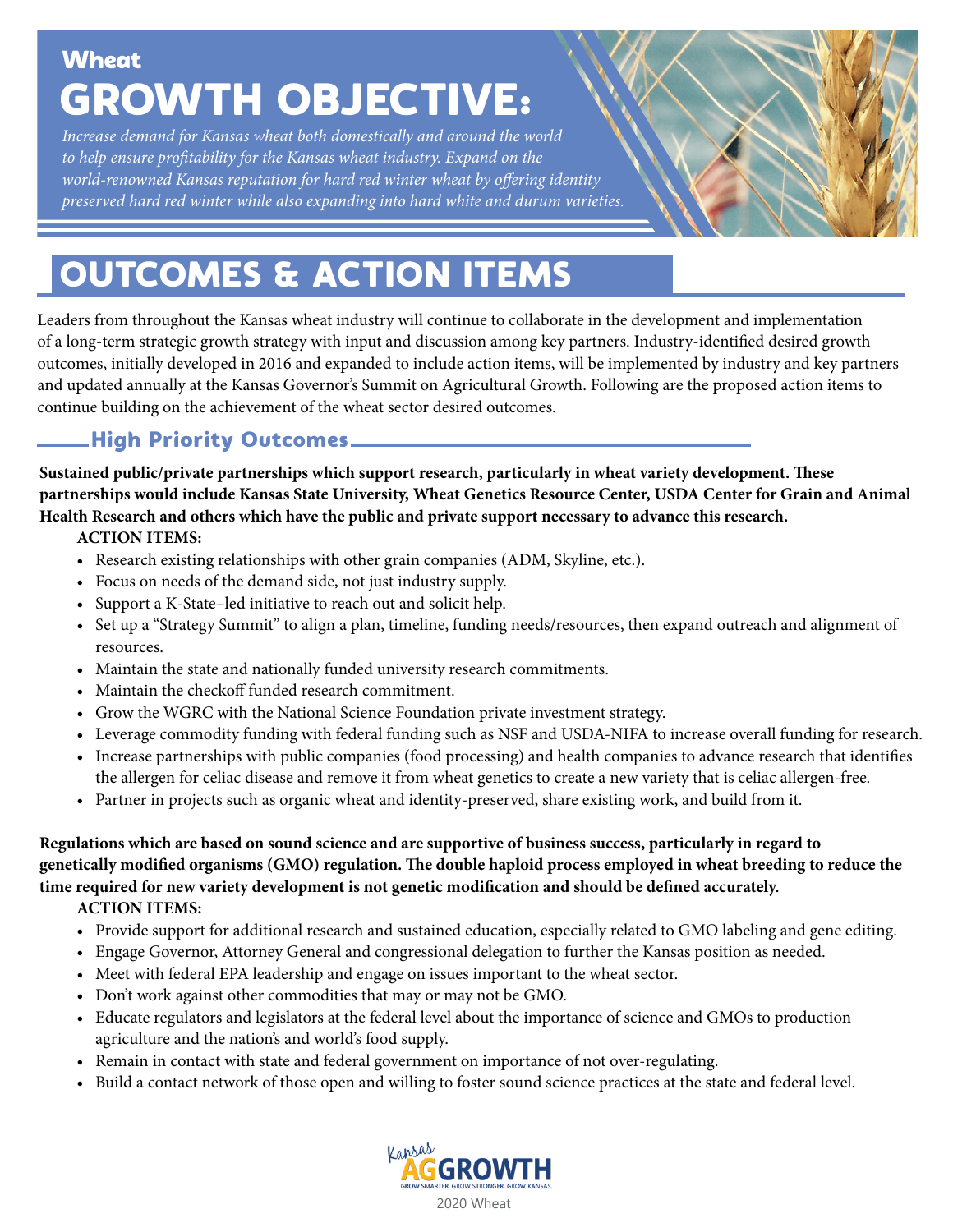#### **Identity preserved wheat for customers around the world.**

## **ACTION ITEMS:**

- Work toward establishing container loading facilities in major wheat growing regions.
- Support financial and economic work that highlights the benefits of on-farm storage and the segregation of grain.
- Continue Wheat Quality Council work of surveying and reporting wheat conditions.
- Continue K-State Wheat Quality Lab work of testing milling and baking characteristics of Kansas wheat varieties.
- Determine customer needs and develop marketing avenues to deliver to their specific markets.
- Increase the number of acres grown under contract, thus increasing the amount of IP wheat grown.
- Leverage commodity and organizational membership resources to keep Kansas representatives engaged in outbound and inbound trade missions promoting Kansas wheat.

## **Increased quantity of Kansas wheat that is processed and has value added in Kansas. Incentives are attractive to agriculture enterprises looking to grow in Kansas.**

# **ACTION ITEMS:**

- Create a shift mindset in how we go to market with wheat. View wheat as an ingredient and not a commodity.
- Develop relationships between growers and end users and develop more end uses for wheat. For example, build a flour mill in southwest Kansas that is focused on wheat middlings production to supplement feedlots and livestock production with flour being used for tortilla manufacturing or establish a feed mill in southwest Kansas to grind feed wheat to supplement feedlots and livestock production.
- Define value to end-use clients by identifying customer value chains and quantifying data points.
- Interview farmers, breeders, aggregators (co-ops), mills, bakeries, and bakery supply companies to understand characteristics and qualities desired in value-added products. Additional information should be obtained from K-State Research and Extension, Wheat Quality Council, and Kansas Wheat on best practices.
- Research a value-added wheat program that capitalizes on improved nutrient density from soil health and sustainable practices.
- Seek to find a price discovery mechanism that follows current industry trends (e.g., KC Board of Trade).
- Explore increasing production of certified organic wheat and opportunities to make Kansas a leader in organic wheat.
- Work with Kansas Legislature to pass the agribusiness technology and entrepreneurship district legislation.
- Seek opportunities for fractionation of high-value bran components as human/animal feed additives.
- Develop a focused white wheat milling site.
- Establish Kansas as a reliable source of white wheat for foreign markets.

## **Grain storage in Kansas using current technology and with adequate capacity for increased production from Kansas farms.**

# **ACTION ITEMS:**

- Work toward an increased amount of on-farm storage.
- Increase access to protein testers.
- Increase commercial infrastructure for white wheat handling and storage.
- Develop commercial infrastructure for separated storage that allows for a premium to be paid on higher protein wheat.
- Work with Kansas Legislature to pass the agribusiness technology and entrepreneurship district legislation.

## **Transportation network that maximizes logistical efficiencies and minimizes cost per producer to ship wheat domestically and internationally.**

# **ACTION ITEMS:**

- **•** Support continued development of the new transload facilities in Kansas, especially major wheat growing regions.
- Commission a comprehensive study of commodity flow and infrastructure in Kansas and through the study, explore the possibility of building a port to load barges in Kansas.
- Encourage increased state and federal funding for infrastructure improvements, e.g., adding passing lanes on major Kansas highways to better accommodate truck traffic.